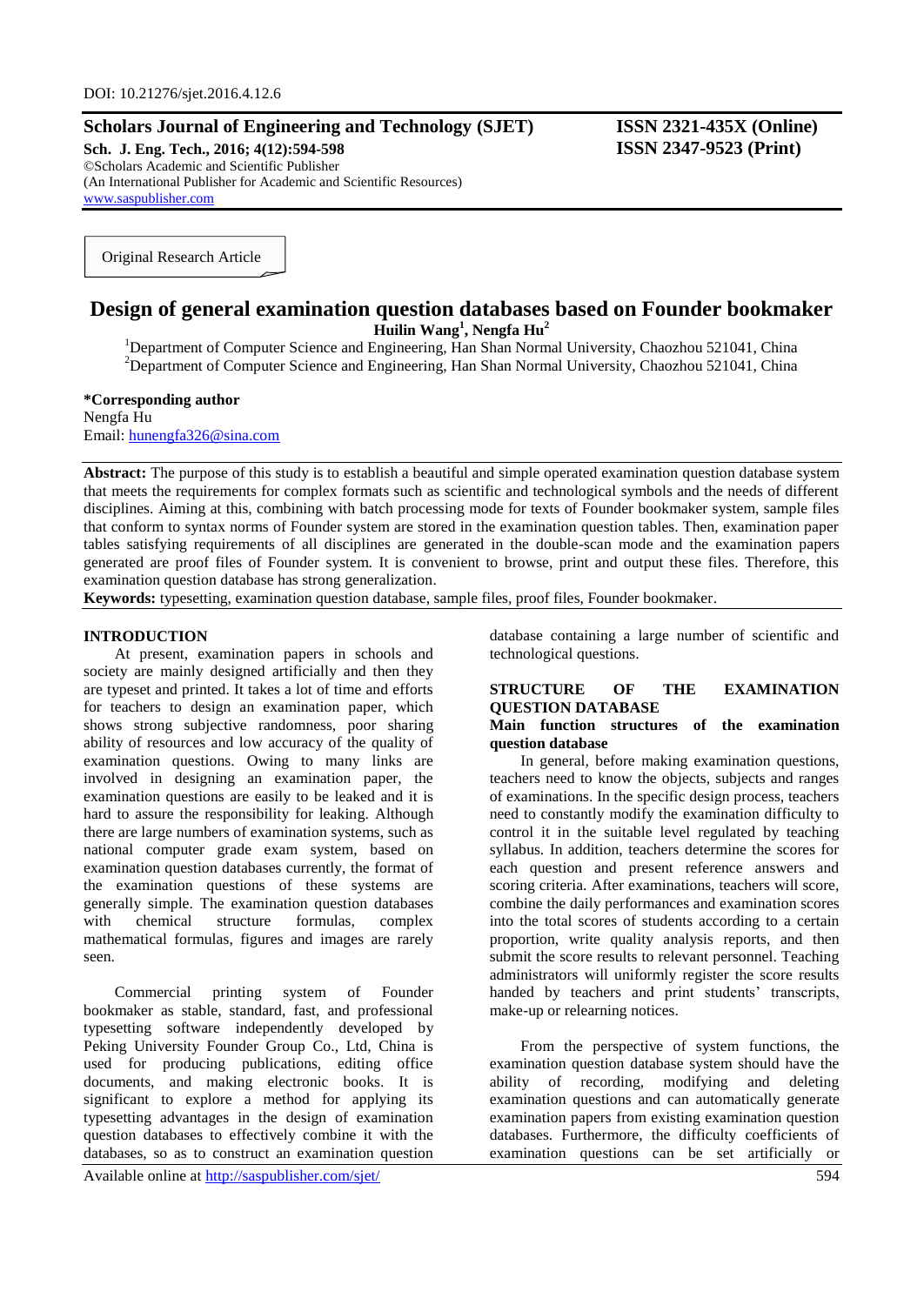automatically and the scores of each question can be labeled. In addition, the system is expected to provide certain learning examples for students and can be remotely operated. As shown in Figure 1, the examination database administrator can add, delete and update examination questions and teachers can generate examination questions and answers and write quality analysis reports of examination results. Examination

question cases can be updated through the quality analysis to update some records in the examination question database. For example, if the exam results for a certain examination question of most students are not matched with the difficulty coefficients in the examination question database, the difficulty coefficients can be modified by the system automatically[1,2].



**Fig-1: Use-case of the examination question database**

## **Structures of the examination question database**

The data of the examination question database are stored in the database to describe the relationships of entities using two-dimensional tables. The main fields of each data table consist of numbers, topics, answers, question types, difficulties, knowledge points, and scores. When storing examination questions, each topic and its attribute fields are stored in a record of a table and each question is numbered automatically to set to be the primary key. Symbols that cannot be displayed in the database exist in sample files of Founder system and the typesetting parameters including documents of book versions and instructions of type areas in typesetting are set in a file with an extension of .pro. Therefore, topics and answers can be separately stored outside fields of database while only file names of topics and answers need to be stored in the database. There are two purposes for this. On the one hand, syntax errors of sample files are excluded from the database. On the other hand, parameters of page composition file (.pro) of generated examination questions are set automatically to finally produce examination questions and answers, as well as scoring criteria that suit for the requirements of users[3,4].

### **SYSTEM DESIGNS**

## **System structures of application programs of Web database**

The web general examination question database system based on Founder bookmaker and C# language

is established by using B/S mode and all application and service programs as well as the database are stored in server. The system is developed on Microsoft Visual Studio .NET 2003 platform, and users merely need to access the home page of the servers through browser. The application programs of the Web database include a Web server, server components, a database server and a browser (Figure 2). First, the Web browser makes a request to the Web server, which finds this page and then transfers it to the application program server. Then, the application program server finds and executes the dynamic commands in this page and then sends the query command to the database server. Database server returns the query results to the application program server which puts the data into the page and then transfers to the Web server. Finally, the Web server sends the finished page to the Web browser making the request.

## **Application platform structures of the Web general examination question database system**

The examination question database is constructed in .NET platform. Step 1 is the development of Web service programs and Step 2 is to develop Web application programs. Web service programs connect the examination question database and read and write the record sets of the examination question database based on ADO.NET object model. The main operations consist of inserting, deleting and update, and Web service programs are stored in SQL Server 2000 server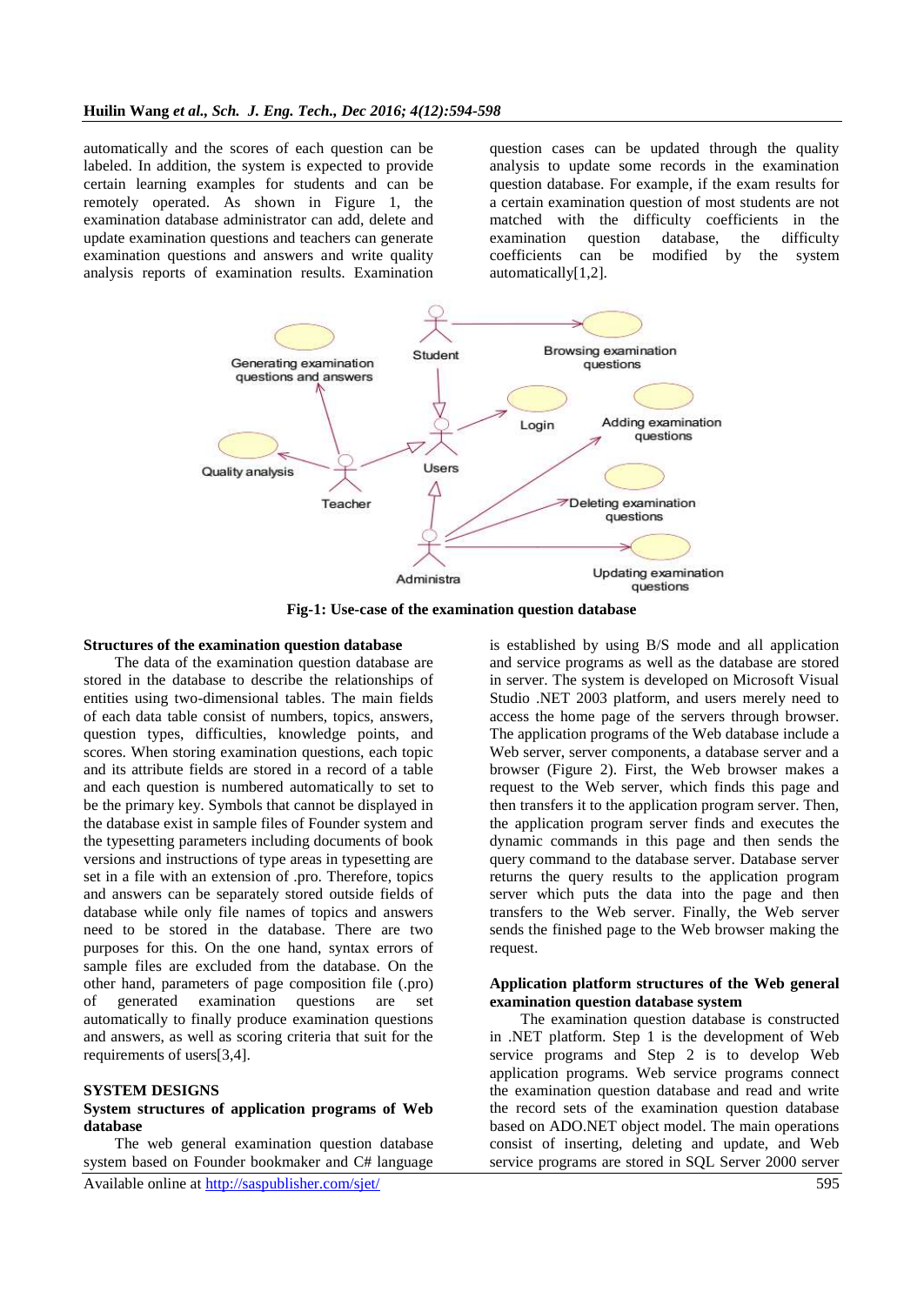in the form of stored procedures. The ADO.NET object model comprises a data provide program and a data set. The former connects with physical data sources, while

the latter represents the actual data. These two parts can communicate with data usage program (Figure 3).



**Fig-2: System structure of application programs of the examination question database**



**Fig-3: Structure of ADO.NET object model**

## **Database design**

The database in this system is mainly used to store sample files of examination questions and answers, as well as the supplementary information including knowledge points, difficulties, and usage frequency. In order to prevent generation failure caused by the appearance of syntax errors in proof files of generated examination questions, sample files stored in the database have to conform to the syntax norms of Founder system. In order to ensure the accuracy of sample files in the database, the system is firstly scanned when inputting data. If sample files are wrong, users are prompted to reedit, and a data entry cannot be finished until all errors are eliminated. The data tables in the database are mainly shown as follows.

Examination question table. It includes the name of course, serial number of topics, topics, answers, question types, difficulty, knowledge points and usage frequency. The name of course and the topic numbers are the primary keywords, while topic and answers are sample files. Moreover, the table is used to store all examination questions and is the critical data table of the system.

Student table. The table consists of student number, name, department, major and class, among which student number is the primary keyword.

Extracted question table. This table comprises question types, serial number of topics, difficulty, extraction time, and scores, among which the serial number of topics is the primary keyword.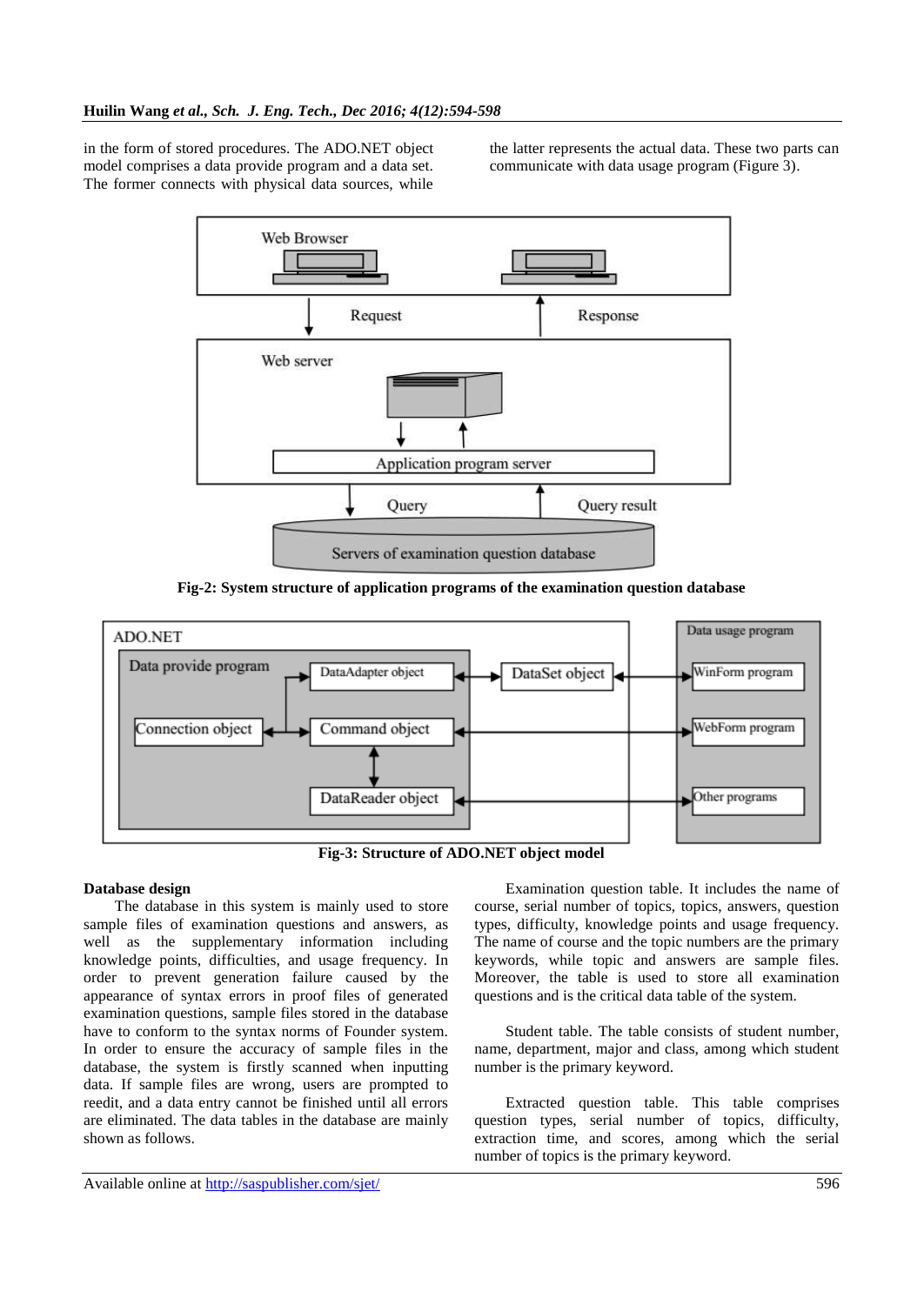Examination paper table. This table includes serial number of examination questions, course name, academic year, college, major, class, semester, examination time, total score, credits, questions, and answers. Among them, the serial number of examination questions is the primary keyword, while examination questions and answers belong to proof files.

The examination paper table is utilized to store generated examination papers and corresponding answers and scoring criteria, and examination papers can be printed and output directly.

Exercise table. Serial number of exercise, course name, student number, total score, exercises, and answers are included in this table. Serial number of exercise number is the primary keyword, while exercises and answers belong to proof files.

Among the above listed data tables, tables such as examination question table and examination paper table need to be stored for a long time, while some data tables only need to be preserved for a short time and then deleted.

### **GENERATION OF EXAMINATION PAPERS**

Examination papers and exercises are generated in the same method but with slightly different parameters. By using a final examination paper as an example, it is generated as follows:

- (1) Inputting parameters. Parameters include academic year, department, major, class, semester, examination time and total scores; total number n of question types, question type 1, score 1, item number 1, blank line number 1... question type n, score n, item number n, and blank line number n.
- (2) According to the templates of examination papers, parameters consisting of academic year, department, major, class, semester, examination time and total number n of question types are put in .pro page composition files. In this way, principal topics of examination papers and scoring table are formed. The scoring table has  $n+2$  columns, as shown below-

| Topic<br>number |          |          | $\cdots$ | щ        | Total score |
|-----------------|----------|----------|----------|----------|-------------|
| Score           | $\cdots$ | $\cdots$ | $\cdots$ | $\cdots$ | $\cdots$    |

 $(3)$  for  $(i=1; i<=n; i++)$ 

}

Output the serial number i of a question, question type i and score i;

for  $(j=1; j<=$  item number i;  $j++)$ 

jth item in the ith question is selected from the examination paper table and then output to .pro page composition files;

}

(4) Through the second scanning of Founder system, proof files are generated and stored in the examination paper table.

In the above procedure, multiple algorithms[5-8] can be used to select examination questions, while the simplest method is random selection according to the types of examination questions, difficulty and knowledge points, until scores are equal to those required by examination question types. If a topic is selected for many times, a random function needs to be set to decide whether the topic will be selected for the second time or not. For all extracted topics, their frequencies increase by 1. The initial values of all examination question frequency are 0 in the examination question table.

## **CONCLUSIONS**

Founder bookmaker shows significant advantages among numerous text processing software, and its specific programmed text processing mode makes it convenient for programming, which explains why system is established based on Founder bookmaker. Examination papers output from the examination question database system accord with the syntax norms of Founder system, showing beautiful forms and meeting the typesetting requirements for complex formulas including a large number of scientific and technological symbols. Moreover, it is easily operated in the Web environment. Therefore, as a platform of general examination question databases, it is convenient to solve current situations that schools lack of general examination question databases, especially for science disciplines, using the system.

## **REFERENCES**

- 1. Quinlan JR. Induction of decision trees. Machine Learning.1986, (1):81-106
- 2. Chaudhuri S, Dayal U. An review of data warehousing and OLAP technology. SIGMOD Record.1996, (26):65-74
- 3. Quinlan JR. Induction of induction of decision tress. Machine learning.1986, (1):81-106.
- 4. Buntine W, Niblett T. A further comparison of splitting rules for decision-tree induction. Machine